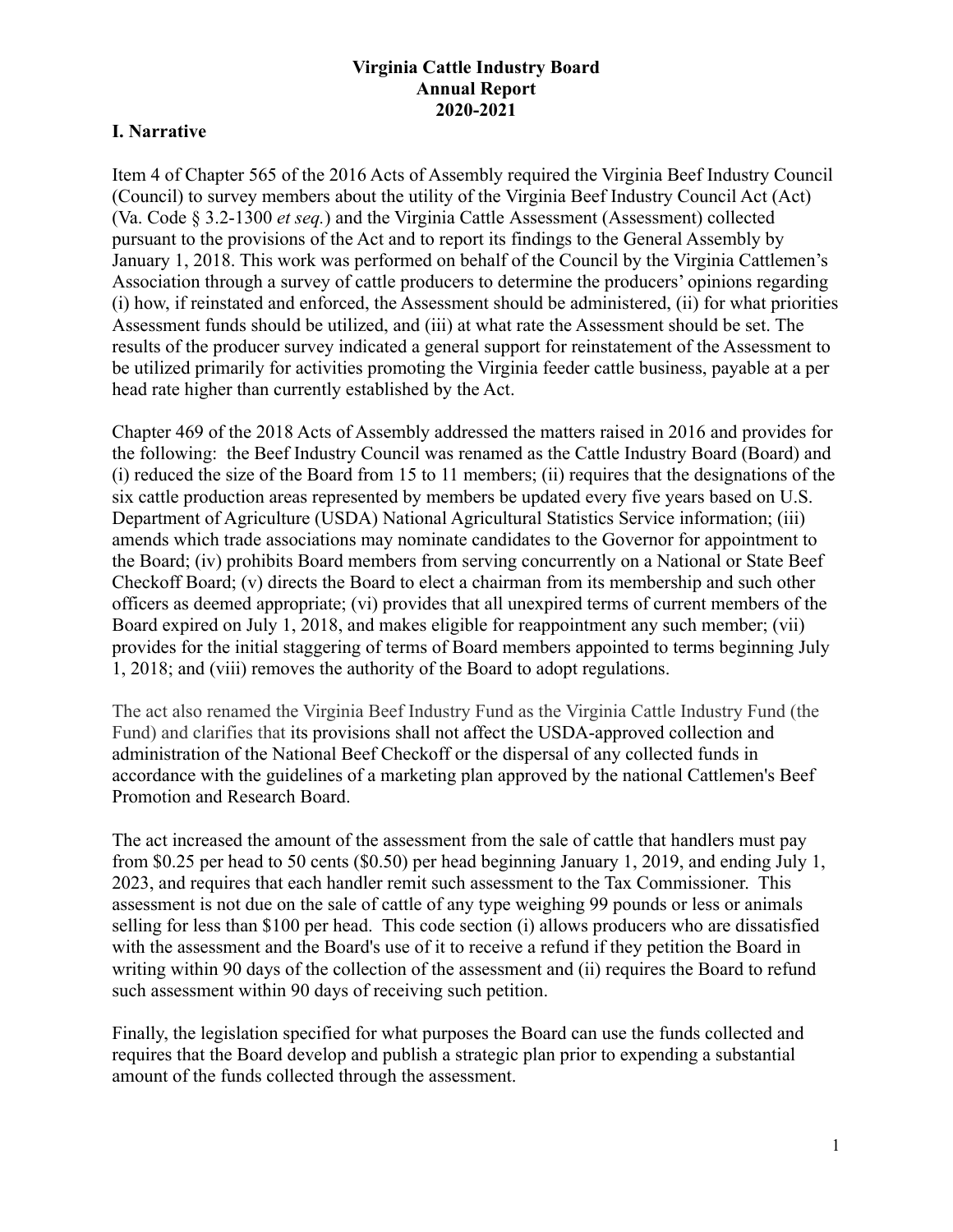#### **II. Budget and Finances**

| July 1, 2020 – June 30, 2021 |               |
|------------------------------|---------------|
| Income                       |               |
| <b>Assessment Collected:</b> | \$352,322.80  |
| <b>Assessment Refunded:</b>  | $$ -3,598.50$ |
| Interest Collected:          | \$3,545.65    |
|                              | \$352,269.95  |

The Virginia Cattle Industry Board is responsible for the promotion and economic development of the Virginia cattle industry and of beef products, including the improvement of the commercial value of cattle for Virginia producers. The Board is authorized to expend collected funds to provide for programs to serve the Virginia cattle industry for market development, education, publicity, research, and the promotion of the sale and use of cattle and beef products; and to contract for market development, publicity, research, advertising, and other promotional services. The Board has developed this grant program to serve Virginia's cattle industry. Proposals must fall into one of the following categories:

- Education: Funded proposals will focus on cattle industry related education of producers, consumers, influencers, and/or youth
- Market Development: Funded proposals will address potential new and expanded market opportunities.
- Promotion: Funded proposals will promote Virginia cattle and beef.
- Research: Applied research proposals will address enhanced practices for net profitability.
- Youth Development: Funded proposals will be regional or statewide in scope and have a strong educational component.

VCIB funds two grant cycles each year (March and September).

# **III. Projects & Funding**

|                |  | FY 21 Round One Funding: |  |
|----------------|--|--------------------------|--|
| . <del>.</del> |  |                          |  |

| <b>Title</b>                                                                                                                                  | Organization                                                   | <b>Type</b> | Amount      |
|-----------------------------------------------------------------------------------------------------------------------------------------------|----------------------------------------------------------------|-------------|-------------|
| Beef Quality Assurance Education for Virginia High<br>School Agriculture Students and Virginia Youth<br><b>Livestock Program Participants</b> | $VCE / VT$ Animal $&$<br><b>Poultry Sciences</b><br>Department | YD/E        | \$5,000.00  |
| Creep-Grazing Brassica and Small Grain Forages for<br><b>Fall-Born Calves</b>                                                                 | Shenandoah Valley Ag<br>Research & Extension                   | R           | \$6,816.00  |
| Filling the Forage Gap with Annuals: Educating Grazing<br>Producers to Increase Profitability and Sustainability                              | American Farmland<br>Trust                                     | E           | \$1,720.00  |
| Abingdon Feeder Cattle Association Feeder Calf<br><b>Traceability Project</b>                                                                 | Abingdon Feeder Cattle<br>Association                          | MD / P      | \$10,000.00 |
| Calf Traceability Travel                                                                                                                      | State-wide Cattle<br>Associations                              | MD / P      | \$2,000.00  |
| Augusta County 4-H/FFA Market Animal Show Steer<br><b>Ultrasound Carcass Contest</b>                                                          | VCE - Augusta County                                           | <b>YD</b>   | \$10,000.00 |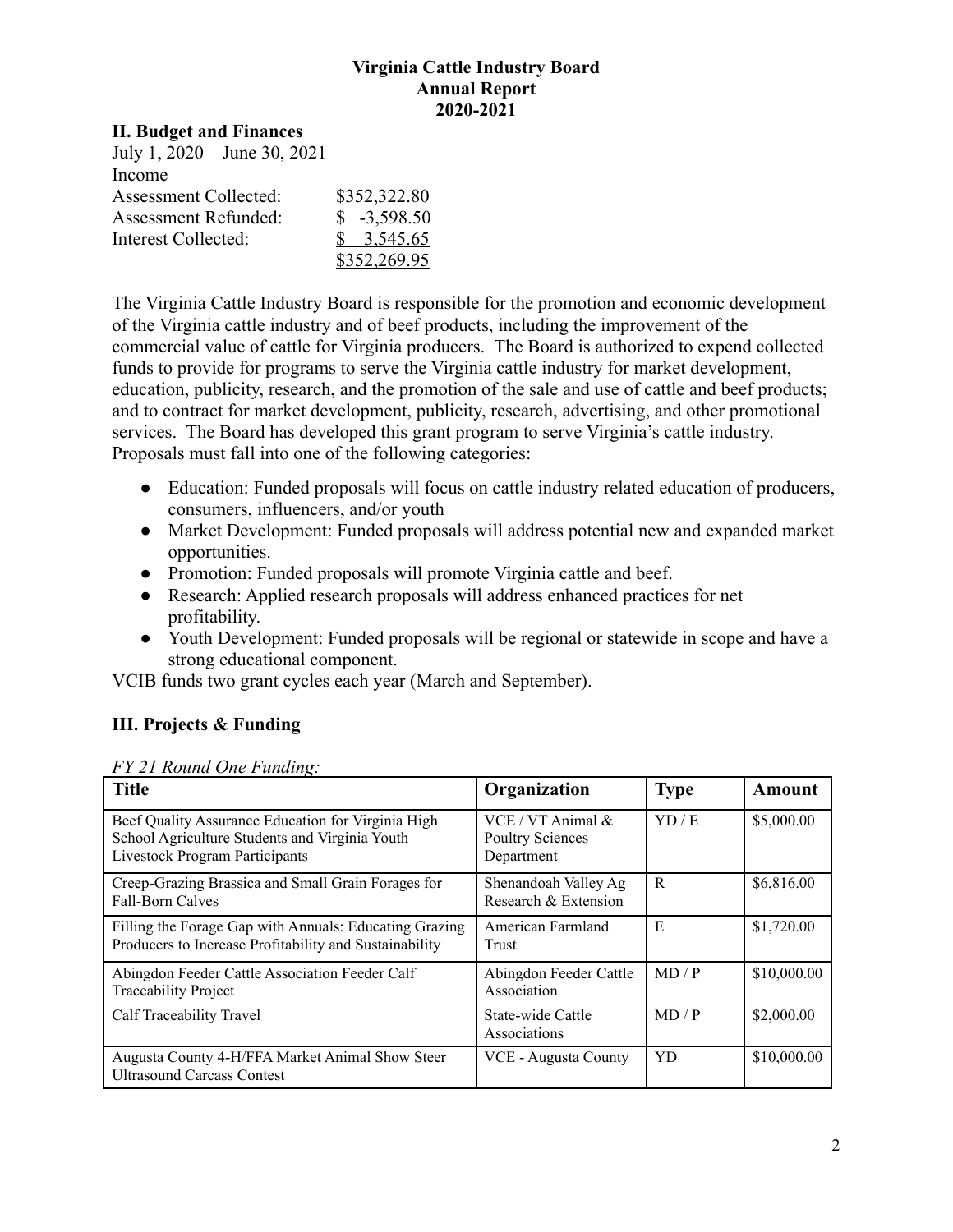| Exploring and Improving Cattle Marketing in Virginia<br>through Travel & Case Study | Virginia Cattlemen's<br>Association         | Е         | \$8,809.09  |
|-------------------------------------------------------------------------------------|---------------------------------------------|-----------|-------------|
| CVCA's Pennsylvania Feeder Calf Marketing Social                                    | Central Virginia<br>Cattlemen's Association | <b>MD</b> | \$2,500.00  |
| Total                                                                               |                                             |           | \$46,845.09 |

F*Y 21 Round Two Funding:*

| Virginia Master Cattleman Producer Education Program                                     | Abingdon Feeder Cattle<br>Association               | E           | \$3,500.00  |
|------------------------------------------------------------------------------------------|-----------------------------------------------------|-------------|-------------|
| Southwest Virginia Forage Research Program                                               | <b>Washington County</b><br><b>Extension Office</b> | $\mathbf R$ | \$6,400.00  |
| Virginia Women in Agriculture: Hands On Cattle<br>Training                               | Virginia Cooperative<br>Extension                   | E           | \$8,648.52  |
| Assessment of Opportunities to Enhance Virginia Cattle<br>Through Genetics and Marketing | Virginia Tech                                       | R           | \$7,122.50  |
| Engaging and Promoting the Virginia Cattle Producer                                      | Virginia Cattlemen's<br>Association                 | E           | \$22,000.00 |
| Expanding Beef Processing Capacity in Virginia                                           | Virginia Tech                                       | R           | \$29,785.00 |
| Expanding Artificial Insemination in Far Southwest<br>Virginia                           | Lee County Livestock<br>Association                 | E           | \$6,182.60  |
| <b>CVCA's Feeder Calf Marketing Outreach</b>                                             | Central Virginia<br>Cattlemen's Association         | MD          | \$2,500.00  |
| Total                                                                                    |                                                     |             | \$86,138.62 |

# **IV. Year End Funding Level**

| \$463,917.45 |
|--------------|
| \$348,724.30 |
| \$3,545.65   |
| \$29,186.76  |
| \$787,000.64 |
|              |

# **V. Board Meetings & Attendance**

## **July 10, 2020 – Electronic Meeting**

Members Present: Andy Smith Matthew Hill Cecelia Moyer Steve Furrow Bill Tucker Richard Lloyd David Coleman Buddy Shelton

Members Absent: